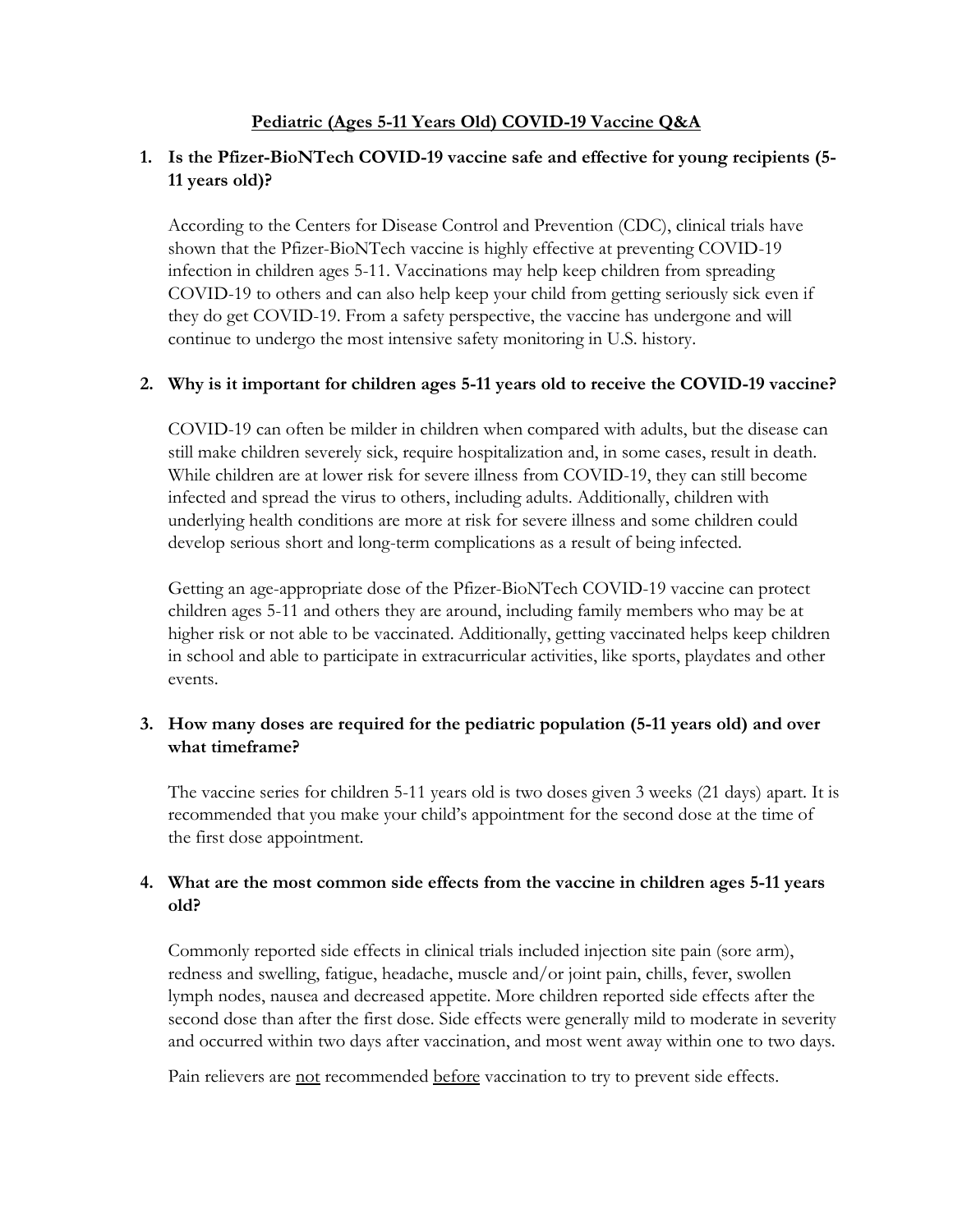## **5. Is the dosage for children ages 5-11 years old the same as what is administered to adults and teens?**

No. Each dose is 10 micrograms, which is one-third of the dose used in adults and teens. This recommended dosage has been found to be highly effective in protecting young recipients against COVID-19. This vaccine is NOT interchangeable with the vaccine for individuals 12 years old and older.

## **6. What safety measures are in place to ensure my child receives the appropriate dosage?**

To avoid confusion, the formulation for children ages 5-11 years old is packaged with an orange label and orange cap, while the vaccine for adults is packaged with a purple label and purple cap. Our team members who administer vaccines have completed the necessary vaccine safety training and diligently follow the appropriate clinical protocols.

# **7. What if my 11-year-old is turning 12 soon? Should I wait to get him/her vaccinated since the vaccine dosage will change?**

Per guidance from the CDC, pediatricians will allow for a 4-day grace period around birthdays to determine which dose of the COVID-19 vaccine is needed. For children who are 11 when they start the series, they should receive another 10-microgram dose after they turn 12 a few weeks later.

### **8. Can my child receive other vaccines at the same time as the COVID-19 vaccine?**

Yes. It is safe for your child to receive a COVID-19 vaccine and other vaccines, including the flu vaccine, at the same time.

### **9. Are any other COVID-19 vaccines authorized for children ages 5-11 years old?**

Currently, Pfizer is the only vaccine manufacturer that has received emergency use authorization for this age group.

# **10. Where can I sign my child up to get a COVID-19 vaccine?**

You may contact our Mountain Pediatric Group offices to schedule an appointment. You can also find a COVID-19 vaccine by visiting [www.vaccines.gov,](http://www.vaccines.gov/) texting your ZIP code to 438829, or calling 1-800-232-0233 to find locations near you.

# **11. I've read that fertility could be impacted. Is that true?**

A: There has been no demonstrated link between vaccines and infertility in the studies conducted to date. The CDC reports there is no evidence that the COVID-19 vaccines cause fertility problems, and the American College of Obstetricians and Gynecologists states that